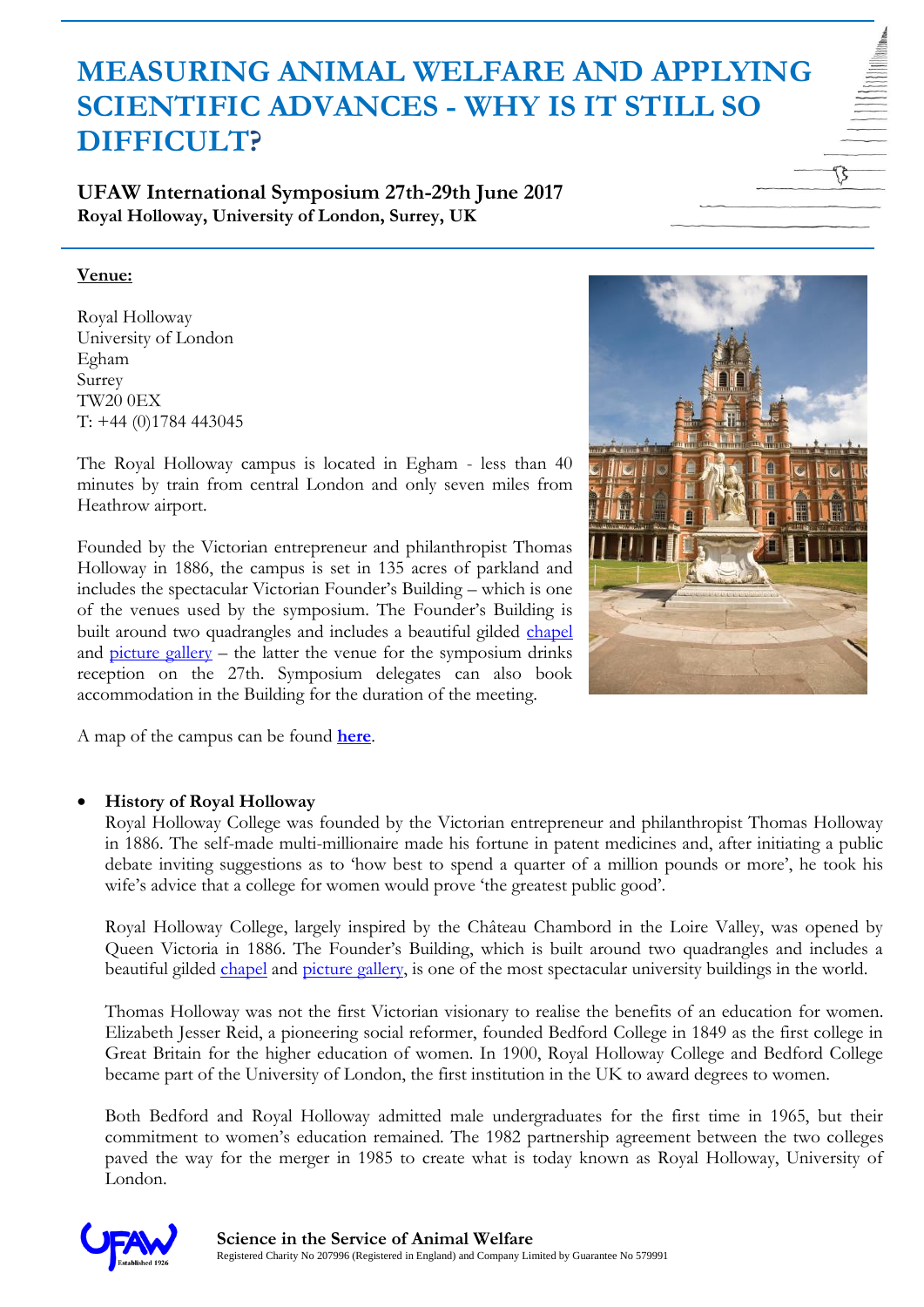The College's Art Collections contain world-class paintings, sculptures, prints, drawings and watercolours including works by William Powell Frith, John Everett Millais and Edward Burne-Jones.

#### **Nearby attractions**

Notable attractions close by include [Windsor Castle](http://www.royalcollection.org.uk/visit/windsorcastle) (6 miles) and [Windsor Great Park](http://www.windsorgreatpark.co.uk/en) (1.5 miles), [Runnymede](http://www.nationaltrust.org.uk/runnymede) (where the Magna Carta was signed - 2 miles), Wentworth and [Sunningdale](http://www.sunningdale-golfclub.co.uk/) Golf Clubs (3 and 9 miles respectively) [Thorpe Park](https://www.thorpepark.com/) and [Legoland](http://www.legoland.co.uk/) amusement parks (5 miles and 6.5 miles respectively) and [Ascot](http://www.ascot.co.uk/)  [racecourse](http://www.ascot.co.uk/) (6 miles) to name a few.

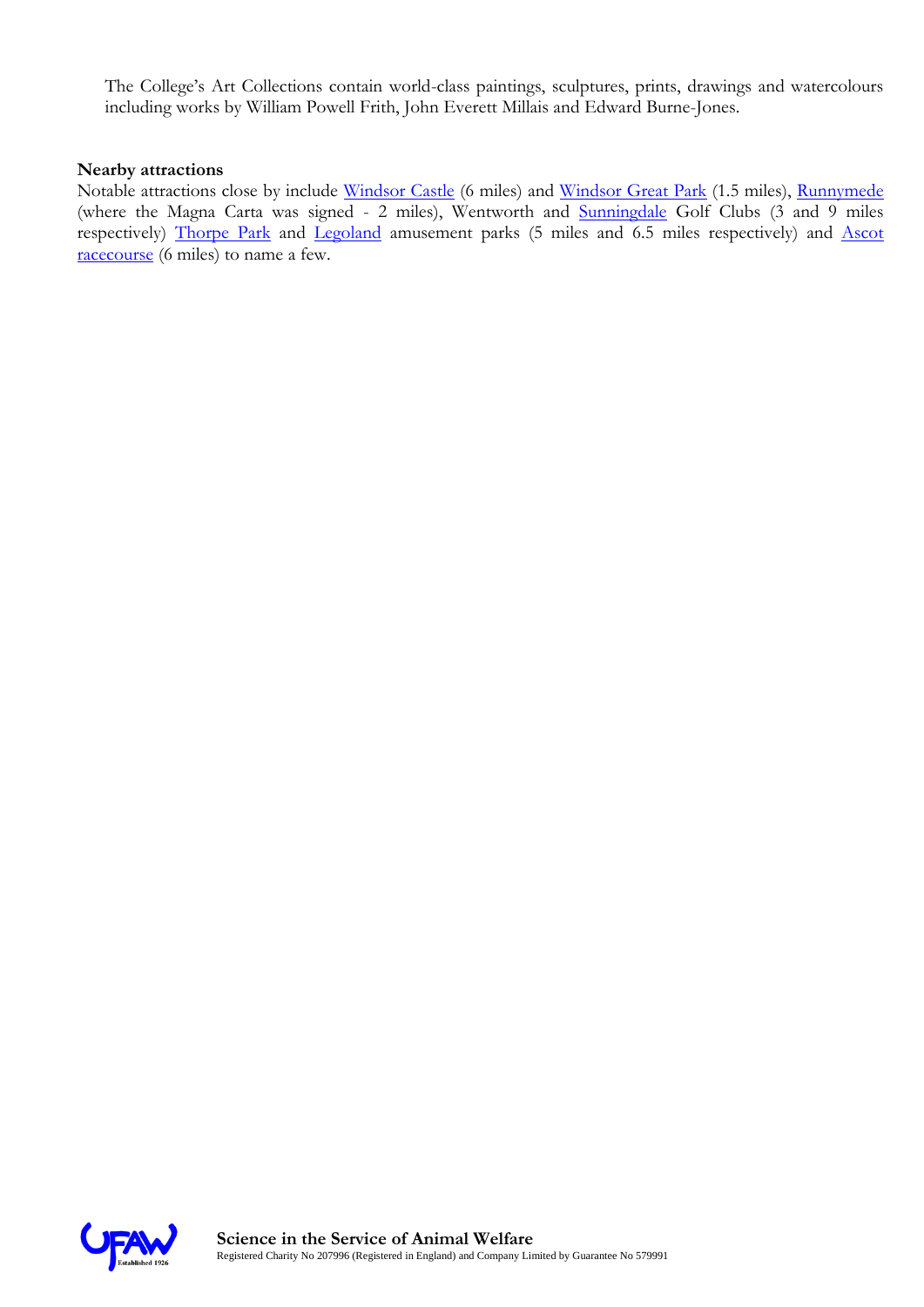### **Accommodation:**

Accommodation is available on site. Delegates have two options. They can book either:

### **Premium en-suite accommodation: Butler, Tuke, Williamson, Wedderburn and Gower Halls**

All premium en-suite bedrooms have double beds and ensuite shower rooms. Each bedroom is situated within a flat of eight rooms and each flat has a communal pantry with tea and coffee making facilities. All bedrooms have secure key card access and there are lifts to all floors. Linen, towels and toiletries are provided. Secure internet access is provided in all the bedrooms via both Wi-Fi and Ethernet cable. A number of wheelchair accessible bedrooms are available in these halls.

**Cost:** £84.35 per night

# **Standard accommodation: Founder's Building**

All accommodation has been recently refurbished in line with English Heritage standards. The Founder's Building bedrooms are all standard rooms with guests sharing bathrooms on each corridor. Linen, towels and toiletries are provided and tea and coffee making facilities are available in shared pantries. Secure internet access is provided in all the bedrooms via both Wi-Fi and Ethernet cable.

**Cost:**  $f(43.50)$  per night

Breakfast and dinner are served in one of two dining rooms on campus – in the Founder's Building or The Hub.

**Sport Facilities** Residential delegates have complimentary use of an on-site gym which houses popular fitness equipment such as treadmills, weights and cross trainers.

To book either of the rooms above please click on **[this link](https://venue-booking.royalholloway.ac.uk/BnB)** and enter promotional code: **UFAW2017.**

# **Note: In the 'Area' field, select 'Any Location' to see the different room rates available.**

There are also a number of hotels near Royal Holloway that delegates can book themselves should they wish. Search for '[hotels near Egham](http://www.google.co.uk/maps/search/hotels+near+Egham/@51.4273203,-0.5967438,13z/data=!3m1!4b1?hl=en)'.